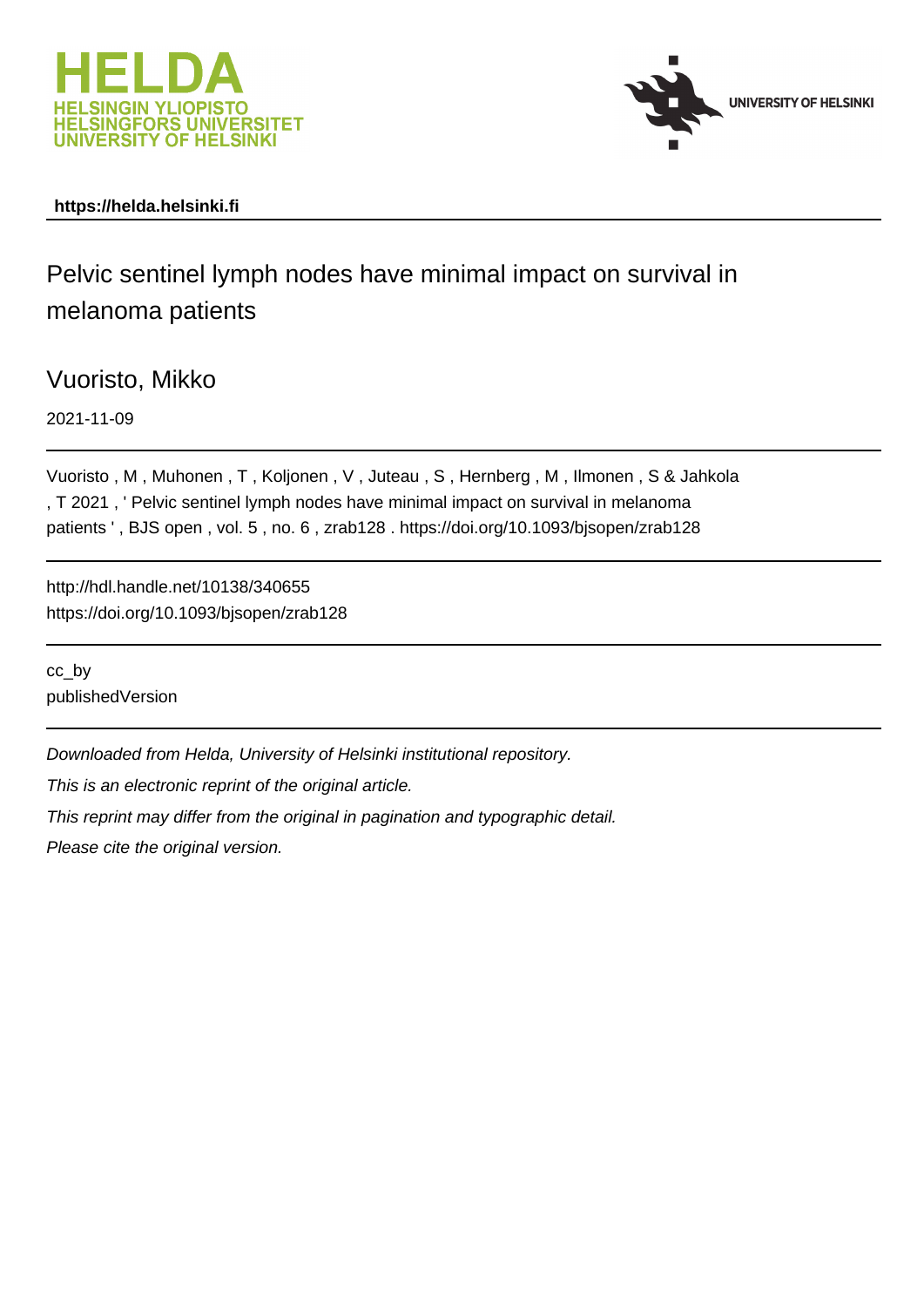# Pelvic sentinel lymph nodes have minimal impact on survival in melanoma patients

Mikko Vuoristo  $\bigodot^{1,*}$ , Timo Muhonen $^2$ , Virve Koljonen $^1$ , Susanna Juteau $^3$ , Micaela Hernberg $^4$ , Suvi Ilmonen $^1$  and Tiina Jahkola $^1$ 

1 Department of Plastic Surgery, University of Helsinki and Helsinki University Hospital, Helsinki, Finland

 $^{2}$ Department of Oncology, University of Helsinki, Helsinki, Finland

 $^3$ Department of Pathology, University of Helsinki and Helsinki University Hospital, Helsinki, Finland

4 Department of Oncology, University of Helsinki and Helsinki University Hospital, Helsinki, Finland

\*Correspondence to: To¨ o¨ lo¨ Hospital of Helsinki University Hospital, P.O. Box 266, FI-00029 HUS, Finland (e-mail: mikko.vuoristo@hus.fi)

#### Abstract

Background: Lower limb or trunk melanoma often presents with femoral and pelvic sentinel lymph nodes (SLNs). The benefits of harvesting pelvic lymph nodes remain controversial. In this retrospective study, the frequency and predictors of pelvic SLNs (PSLNs), and the impact of PSLNs on survival and staging was investigated.

Methods: Altogether 285 patients with cutaneous melanoma located in the lower limb or trunk underwent sentinel lymph node biopsy of the inguinal/iliac lymph node basin at Helsinki University Hospital from 2009–2013. Patient characteristics, detailed pathology reports and follow-up data were retrieved from hospital files. Subgroups of patients categorized by presence of PSLNs were compared for outcome parameters including progression-free survival, melanoma-specific survival and groin recurrence.

Results: Superficial femoral/inguinal SLNs were present in all patients and 199 (69.8 per cent) also had PSLNs removed. Median number of SLNs per patient was five and median number of PSLNs was two. Sixty-three patients (22.1 per cent) had metastases in their SLNs and seven (2.5 per cent) had metastases in PSLNs. A single patient had metastases solely in PSLNs, while superficial SLNs remained negative. Harvesting PSLNs or the number of PSLNs retrieved had no impact on progression-free survival or overall survival. The removal of PSLNs did not affect the risk of postoperative seroma or lymphoedema. The only predictor of positive PSLNs was radioactivity count equal to or more than that of the hottest superficial SLNs.

Conclusion: Pelvic SLNs have minimal clinical impact on the outcome of melanoma patients especially in cases with negative superficial femoral/inguinal SLNs. Removal of PSLNs should be considered when they are the most radioactive nodes or equal to the hottest superficial femoral/inguinal SLNs in lymphoscintigraphy or during surgery.

Preliminary results were presented in part at the International Sentinel Node Society Biennial Meeting, Tokyo, Japan, 11–13 October 2018.

# Introduction

Sentinel lymph node biopsy (SNB) is a standard treatment of melanoma patients with no clinically detected metastases $^{1,2}.$ Sentinel lymph node (SLN) status is the most accurate predictor of survival with clinically negative regional lymph nodes<sup>1,3</sup>. Melanoma patients with primary tumour in the lower limb or trunk may present with pelvic (iliac/obturator) sentinel lymph nodes (PSLNs), with a reported incidence of harvested PSLNs varying from 8–23 per cent<sup>4–8</sup>. Considerable variation exists between centres and recommendations regarding the retrieval of PSLNs. In the authors' centre, PSLNs have been routinely harvested whenever they present with radiotracer uptake and radioactivity clearly higher than background.

Anatomy of the lower extremity lymphatic system differs between individuals and even between sides of the body<sup>9</sup>. In general, lymphatic drainage of the lower extremity usually runs through the inguinofemoral lymph nodes (superficial sentinel lymph nodes, SSLNs) to PSLNs<sup>10,11</sup>. However, some variations

 $\text{occur}^{12,13}$ . Also, drainage from the trunk may run directly to the pelvic nodes<sup>5</sup>. Despite rare cases with lymphatic drainage directly to PSLNs, the vast majority of pelvic nodes are considered second-tier nodes<sup>4</sup>.

For the past couple of decades, a paradigm that positive sentinel node(s) led routinely to completion lymph node dissection (CLND) was followed tightly. CLND is generally associated with considerable morbidity such as seroma, wound dehiscence, infection, nerve injuries and lymphoedema $14,15$ . This is even more evident in CLND of the inguinal or pelvic areas where frequent complications are reported $16-18$ . Thus, previous studies aimed at selecting patients who could be managed without CLND, for example based on their low SLN tumour burden<sup>19–21</sup>. The MSLT-II and DeCOG-SLT multicentre studies showed no survival benefit for CLND<sup>22,23</sup>. This has led to a change in treatment protocol, with follow-up preferred to CLND for most patients with positive SLNs. However, there is no consensus regarding management of PSLNs.

Received: October 27, 2021. Accepted: November 05, 2021

<sup>©</sup> The Author(s) 2021. Published by Oxford University Press on behalf of BJS Society Ltd.

This is an Open Access article distributed under the terms of the Creative Commons Attribution License (https://creativecommons.org/licenses/by/4.0/), which permits unrestricted reuse, distribution, and reproduction in any medium, provided the original work is properly cited.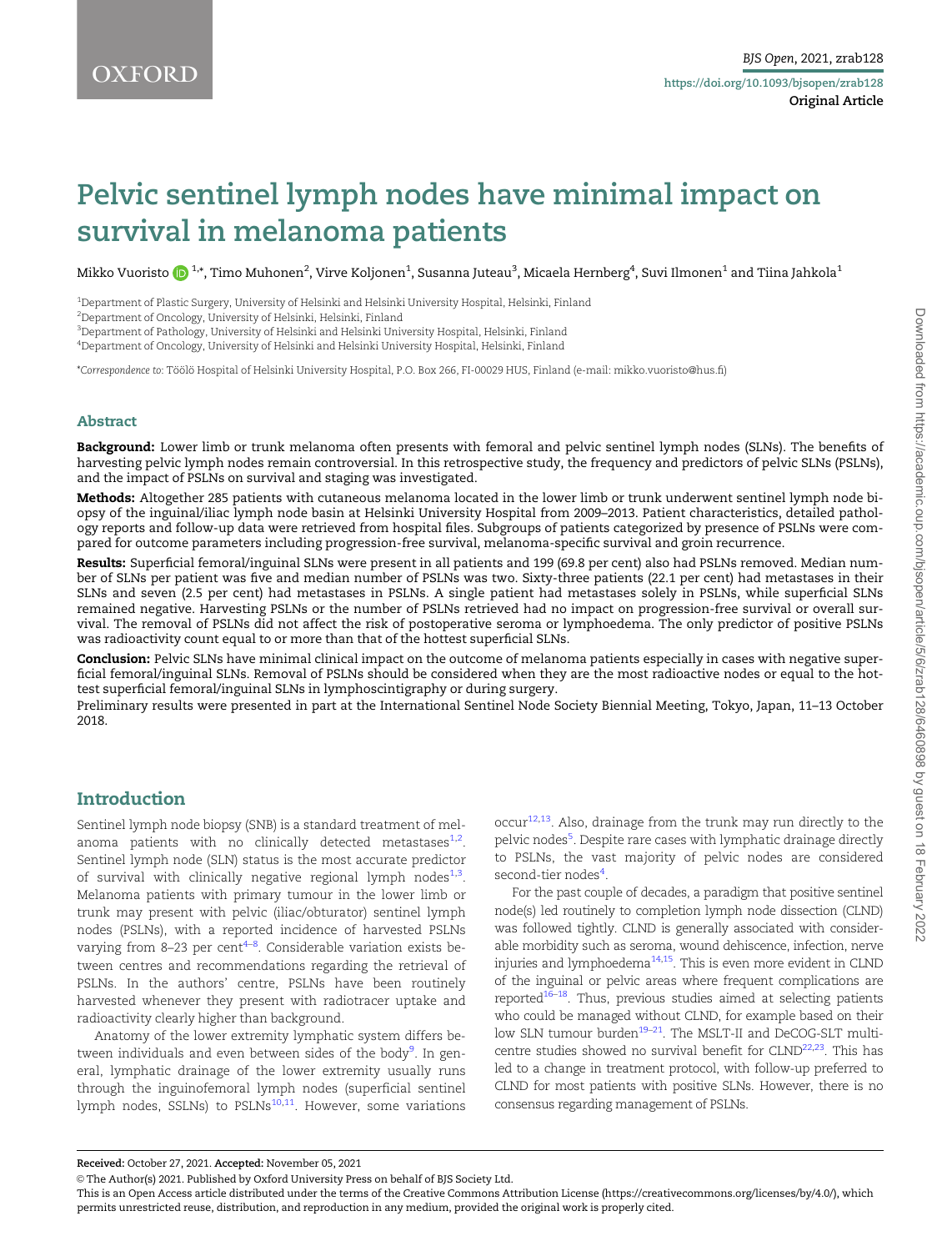In this study, the aim was to examine the benefit of harvesting PSLNs and the clinical impact of PSLNs in melanoma patients. The main objectives were to identify the frequency and predictors of metastases in SLNs and PSLNs and the impact of PSLNs on long-term progression-free survival (PFS) and melanoma-specific survival (MSS).

# Methods

The Helsinki University Hospital institutional review board approved the study protocol.

A total of 285 cutaneous melanoma patients whose primary melanoma was located in the lower limb or trunk with no clinically detected metastases at the time of the diagnosis and who underwent inguinal and/or iliac SNB at Helsinki University Hospital between 1 January 2009 and 31 December 2013 were included. The criteria for SNB included primary melanoma tumour Breslow classification greater than or equal to 1 mm and/or ulceration or mitotic level greater than or equal to 1/mm $^2\!$ .

Computerized medical records were reviewed in detail and data collected for each patient included age, gender, lymphoscintigraphy report, date and result of SNB and CLND, date of recurrence and/or death, type of recurrence and surgery-related adverse events.

For the purposes of this study, a seroma was considered significant when it demanded aspiration via needle or more invasive procedures. Similarly, lymphoedema was reported when compression socks were indicated. Melanoma-specific characteristics included anatomical site, histological type, tumour thickness and presence of ulceration.

The patients were routinely followed for a minimum of 5 years. Thirty-one patients with positive SLNs were randomized to the MSLT-II trial and followed according to the MSLT-II study protocol $^{22}$ .

## Protocol for sentinel lymph node operation

Lymphoscintigraphy was performed on the day before surgery. Patients received Technetium-99m-labelled colloidal albumin (Nanocoll, GE Healthcare, Amersham, UK) 80 MBq in 0.2 ml injection intradermally into the primary tumour site on both sides of the excision scar and then proceeded to lymphoscintigraphy with static images at 30 min and 2 h from injection. The surgeon used a gamma-detecting probe intraoperatively for SLN detection and harvested all radioactive nodes until no focal residual activity remained. The surgeon decided individually the technique used to harvest pelvic lymph nodes, guided by lymphoscintigraphy and gamma probe. In most cases, a separate incision on the abdominal wall was made to retrieve deep pelvic lymph nodes. The radioactivity count of each sentinel node was recorded.

### Processing of sentinel lymph nodes and completion lymph node dissection specimens

The SLNs were sent for histopathological analysis. Nodes were embedded in paraffin and cut serially into 1 mm slices and stained with haematoxylin–eosin. Immunohistochemical staining was performed with melanoma-specific antigens S-100, Melan-A and HMB-45.

The CLND specimen was weighed, and half of each node was taken for histopathological analysis (haematoxylin–eosin). Immunohistochemistry was not used routinely. Metastases were recorded according to size in one dimension and according to the number of positive nodes of all nodes in the basin.

## Statistical analysis

The clinicopathological co-variables of patients with and without PSLNs, as well as patients with and without positive SLNs were compared using a chi-squared test for categorical variables and Mann–Whitney U test for continuous variables. A multivariable logistic regression model was applied to analyse predictors of PSLNs, positive SLNs and positive PSLNs.

Progression-free survival and melanoma-specific survival were calculated from the time of SNB until first recurrence or death from melanoma, respectively, and censored if no such events had occurred by the last follow-up. Univariable analyses of survival were performed using the Kaplan–Meier method and the log rank test. Co-variables showing statistical significance in univariable analysis or considered to be of clinical importance were evaluated in a multivariable Cox proportional hazards model. No violation of proportional hazards assumption was found.

To elucidate any impact of melanoma staging according to the 8th edition of American Joint Committee on Cancer staging manual<sup>1</sup>, the TNM classification and stage grouping of patients with the staging based solely on harvested SSLNs, that is a situation where no PSLNs had been removed, were compared.

SPSS® version 25 (IBM, Armonk, NY, USA) was used for statistical analysis. P < 0.050 was considered significant.

# Results

#### Patients and follow-up

The median age of patients was 58 years and two-thirds were female. The primary melanoma tumour (PMT) was located in the lower extremity, in or below the thigh, in 78.9 per cent of cases.

The median follow-up was 6.1 years. Of 285 patients, 62 (21.8 per cent) had recurrence of disease. The type of recurrence was local in 28 (45.2 per cent), regional in 13 (21.0 per cent) and systemic in 21 cases (33.9 per cent) respectively.

## Sentinel lymph nodes

All 285 patients had at least superficial femoral/inguinal SLNs. The median number of removed sentinel nodes was five (range 1–16). In addition, 199 patients (69.8 per cent) also had PSLNs. The median number of PSLNs was three (range 1–7).

In 183 cases (92.0 per cent), the most radioactive node was superficial. Table 1 presents the baseline characteristics of 285 patients stratified by presence of PSLNs and 199 patients with PSLNs stratified by presence of positive SLNs.

## Metastatic sentinel lymph nodes

Of all patients, 63 (22.1 per cent) had metastases in one or more SLNs. Seven patients (2.5 per cent of all patients and 11.1 per cent of those with positive SLN) had positive PSLNs. A single patient had metastases solely in PSLNs, while superficial SLNs remained negative. Table 2 presents the baseline characteristics of 63 patients with positive SLNs stratified by presence of pelvic SLNs and positive pelvic SLNs.

## Completion lymph node dissection

Of 63 patients with positive SLNs, 39 (61.9 per cent) underwent a subsequent CLND. The reasons for avoiding CLND were as follows: randomized to MSLT-II follow-up group (19 patients), patient refusal (4 patients) and contraindicated due to poor general health (1 patient). In four cases (10.3 per cent) metastatic lymph nodes were detected in the CLND specimen. The CLND was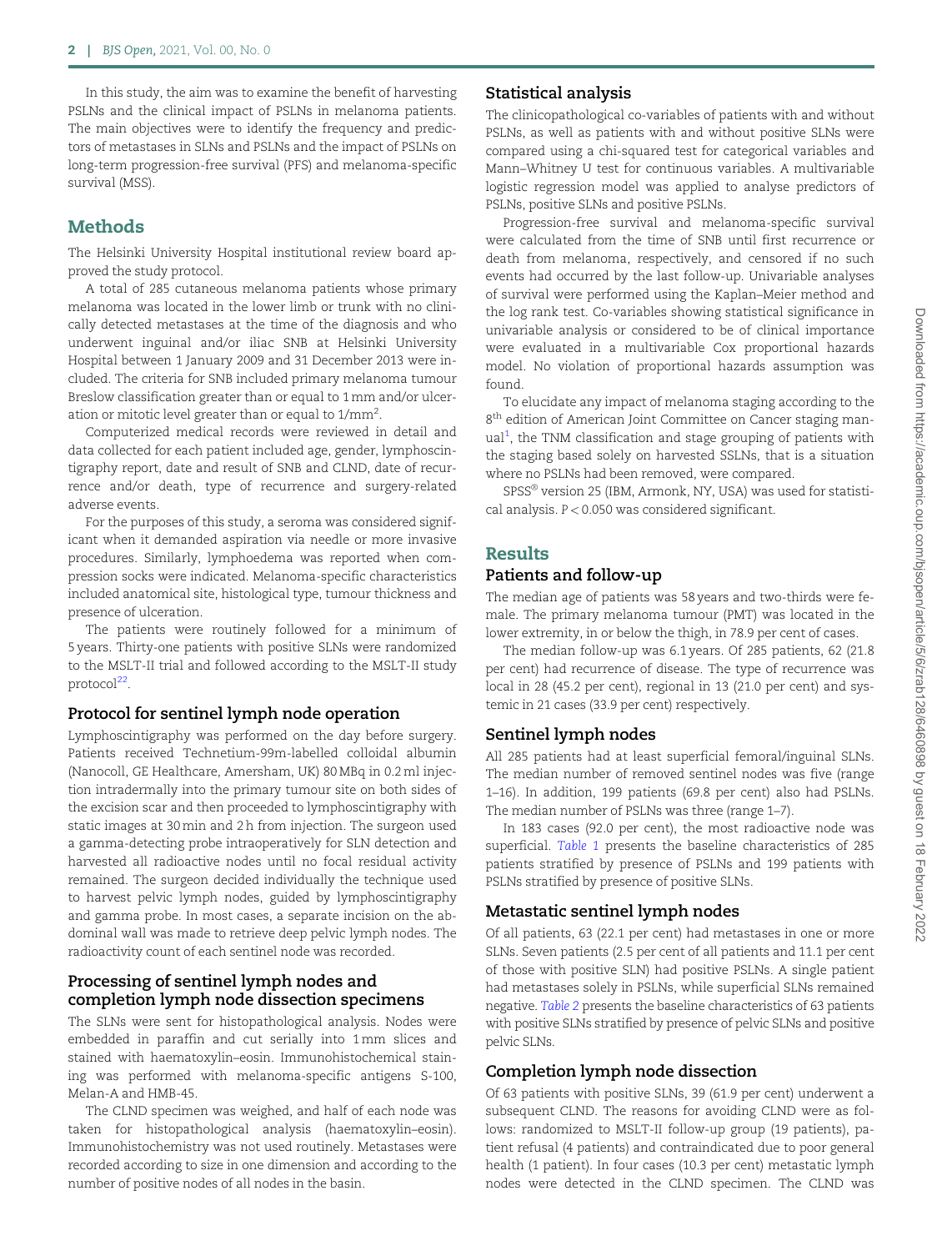Table 1 Clinical and histopathological characteristics of 285 patients by presence of pelvic sentinel lymph nodes and 199 patients with pelvic sentinel lymph nodes by presence of positive sentinel lymph nodes

|                              | All patients    |                     |                   | <b>Patients with PSLNs</b> |                          |               |         |
|------------------------------|-----------------|---------------------|-------------------|----------------------------|--------------------------|---------------|---------|
|                              | All $(n = 285)$ | No PSLNs $(n = 86)$ | PSLNs $(n = 199)$ | P                          | No SLN+ $(n = 157)$      | $SLN+ (n=42)$ | P       |
| Age (years)                  |                 |                     |                   |                            |                          |               |         |
| Mean                         | 57              | 55                  | 57                | 0.612                      | 57                       | 58            | 0.746   |
| Median (range)               | 58 (20-90)      | 58 (20-86)          | 58 (20-90)        |                            | 58 (21-90)               | 60 (20-88)    |         |
| Gender                       |                 |                     |                   |                            |                          |               |         |
| Male                         | 93(32.6)        | 32(37.2)            | 61(30.7)          | 0.279                      | 52(33.1)                 | 9(21.4)       | 0.144   |
| Female                       | 192 (67.4)      | 54 (62.8)           | 138 (69.3)        |                            | 105(66.9)                | 33(78.6)      |         |
| Location of primary tumour   |                 |                     |                   |                            |                          |               |         |
| Trunk, groin or buttock      | 60(21.1)        | 28(32.6)            | 32(16.1)          | < 0.001                    | 27(17.2)                 | 5(11.9)       | 0.216   |
| Thigh                        | 89 (31.2)       | 33 (38.4)           | 56(28.1)          |                            | 44 (28.0)                | 12(28.6)      |         |
| Leg or ankle                 | 86 (30.2)       | 15(17.4)            | 71 (35.7)         |                            | 59 (37.6)                | 12(28.6)      |         |
| Foot                         | 50(17.5)        | 10(11.6)            | 40(20.1)          |                            | 27(17.2)                 | 13(31.0)      |         |
| Breslow thickness (mm)       |                 |                     |                   |                            |                          |               |         |
| Mean                         | 2.2             | 1.9                 | 2.4               | 0.045                      | 1.9                      | 4.0           | < 0.001 |
| Median (range)               | $1.5(0.4-11)$   | $1.3(0.4-8)$        | $1.5(0.5-11)$     |                            | $1.3(0.5-11)$            | $3.5(0.6-11)$ |         |
| Ulceration                   |                 |                     |                   |                            |                          |               |         |
| Yes                          | 67(23.5)        | 20(23.3)            | 47(23.6)          | 0.887                      | 25(15.9)                 | 22(52.4)      | < 0.001 |
| No                           | 208 (73.0)      | 64 (74.4)           | 144 (72.4)        |                            | 124(79.0)                | 20(47.6)      |         |
| Unknown                      | 10(3.5)         | 2(2.3)              | 8(4.0)            |                            | 8(5.1)                   |               |         |
| Number of SLNs               |                 |                     |                   |                            |                          |               |         |
| Mean                         | 5.1             | 2.7                 | 6.2               | < 0.001                    | 6.1                      | 6.7           | 0.297   |
| Median (range)               | $5(1-16)$       | $2(1-8)$            | $6(2-16)$         |                            | $6(2-15)$                | $6(2-16)$     |         |
| Number of pelvic SLNs        |                 |                     |                   |                            |                          |               |         |
| Mean                         | 1.9             | $\qquad \qquad -$   | 2.7               |                            | 2.6                      | 3.1           | 0.065   |
| Median (range)               | $2(0-7)$        |                     | $3(1-7)$          |                            | $2(1-7)$                 | $3(1-7)$      |         |
| Most radioactive SLN         |                 |                     |                   |                            |                          |               |         |
| Superficial                  | 269 (94.4)      |                     | 183 (92.0)        |                            | 144 (91.7)               | 39 (92.9)     | 0.810   |
| Pelvic                       | 16(5.6)         |                     | 16(8.0)           |                            | 13(8.3)                  | 3(7.1)        |         |
| Patients with positive SLNs  | 63 (22.1)       | 21(24.4)            | 42(21.1)          | 0.536                      | $\overline{\phantom{m}}$ | 42 (100.0)    |         |
| Follow-up time (years), mean | 6               | 5.7                 | 6.5               |                            | 5.7                      | 6.5           |         |
| Recurrent disease            | 62(21.8)        | 18 (20.9)           | 44 (22.1)         | 0.308                      | 19(12.1)                 | 25(59.5)      | < 0.001 |
| Groin recurrence             | 16(5.6)         | 2(2.3)              | 14(7.0)           | 0.113                      | 4(2.5)                   | 10(23.8)      | < 0.001 |
| Vital status, alive          | 225(78.9)       | 72 (83.7)           | 153 (76.9)        | 0.194                      | 131 (83.4)               | 22(52.4)      | < 0.001 |

Values in parentheses are percentages unless indicated otherwise. SLN, sentinel lymph node, PSLN, pelvic sentinel lymph node, SLN+, positive sentinel lymph node.

continued to the iliac/obturator area in four patients (10.3 per cent) with positive pelvic SLNs. In this group, the patients had no further positive nodes in the CLND specimen.

# Predictive factors for pelvic sentinel lymph nodes

The location of the PMT was predictive of pelvic SLNs. Of 136 patients with the PMT located below knee level, 111 (81.6 per cent) had PSLNs harvested and of 149 patients with the PMT located above knee level, 88 (59.1 per cent) had PSLNs removed respectively  $(P < 0.001)$ . The mean number of harvested SLNs was 6.1 when PMT was located below knee level and 4.2 when PMT was located above knee level ( $P < 0.001$ ). Similarly, the mean number of PSLNs was higher in patients with PMT below knee level: 2.5 versus 1.3 respectively (P < 0.001). Mean PMT thickness was 2.4 mm in patients who had PSLNs removed and 1.9 mm in patients with no PSLNs removed  $(P = 0.045)$ . Other parameters, such as ulceration, were not predictive of pelvic SLNs.

# Predictive factors for positive sentinel lymph nodes

Table 3 presents multivariable analyses of co-variables as predictors of positive SLNs and positive PSLNs. PMT thickness ( $P < 0.001$ ) and ulceration ( $P = 0.025$ ) were predictive of positive SLN. The number of harvested nodes ( $P = 0.580$ ), the presence of PSLNs ( $P = 0.536$ ) or the number of harvested pelvic nodes  $(P = 0.333)$  had no impact on SLN status.

# Predictive factors for positive pelvic sentinel lymph nodes

Radioactivity count of the SLNs was a predictor of positive PSLNs; that is, when the radioactivity count of the PSLNs was equal to or more than that of the hottest superficial SLN, it was more likely to harbour metastasis (Table 2). In multivariable analysis, it was the only significant predictor of positive PSLNs (Table 3). The likelihood of positive PSLNs was greater when the PMT was located in the foot  $(P = 0.050)$ . Interestingly, however, all 12 patients with PMT in their toe presented with PSLNs, but none of these patients had positive PSLNs. Age, PMT thickness, ulceration and number of SLNs were not predictive of positive PSLNs.

# Impact on staging according to American Joint Committee on Cancer manual

When comparing the TNM classification and stage grouping of the patients to the staging based solely on harvested SSLNs, for 283 of 285 patients the staging remained the same<sup>1</sup>. The N category would have changed in six out of seven patients who had positive PSLNs. The patient who had metastases only in PSLNs would have been upstaged from IIA to IIIB group. In addition, one patient would have been upstaged from IIIC to IIID group.

# Prognosticators for survival

In both univariable and multivariable analyses, age, PMT thickness, ulceration, PMT location in foot and positive SLNs were the strongest prognosticators for survival (Tables 4 and 5). The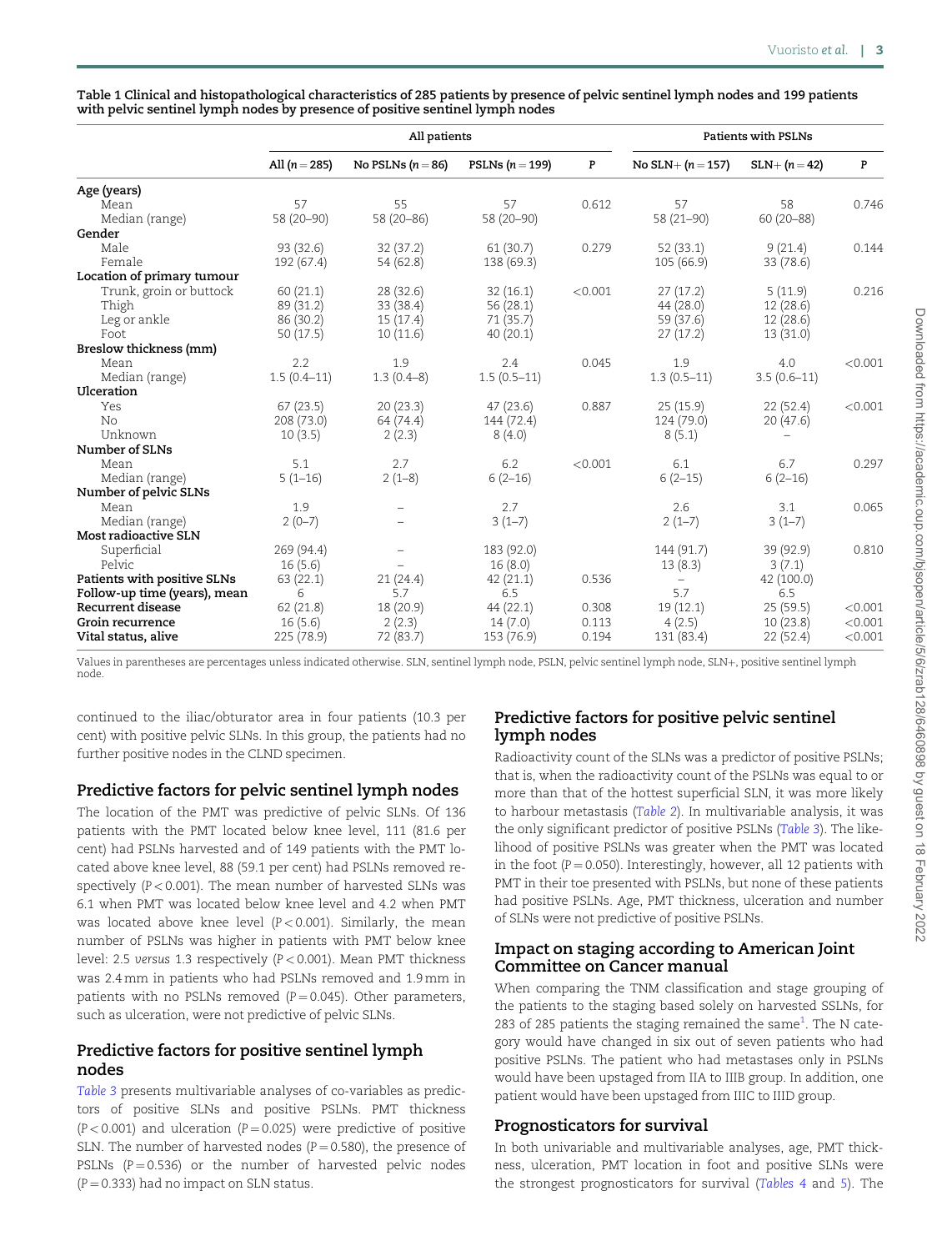| Table 2 Clinical and histopathological characteristics of 63 patients with positive sentinel lymph nodes by presence of pelvic SLNs<br>and presence of positive pelvic SLNs |                                               |  |                                     |  |
|-----------------------------------------------------------------------------------------------------------------------------------------------------------------------------|-----------------------------------------------|--|-------------------------------------|--|
|                                                                                                                                                                             | All $(n=63)$ No PSLNs $(n=21)$ PSLNs $(n=42)$ |  | No PSLN+ $(n = 56)$ PSLN+ $(n = 7)$ |  |
| Age (years)                                                                                                                                                                 |                                               |  |                                     |  |

| Age (years)                      |               |                |               |         |               |                |         |
|----------------------------------|---------------|----------------|---------------|---------|---------------|----------------|---------|
| Mean                             | 57            | 56             | 58            | 0.770   | 57            | 56             | 0.562   |
| Median (range)                   | $60(20 - 88)$ | $58(20-81)$    | $60(20 - 88)$ |         | $60(20 - 84)$ | $52(37-88)$    |         |
| Gender                           |               |                |               |         |               |                |         |
| Male                             | 16(25.4)      | 7(33.3)        | 9(21.4)       | 0.306   | 15 (26.8)     | 1(14.3)        | 0.470   |
| Female                           | 47(74.6)      | 14(66.7)       | 33 (78.6)     |         | 41(73.2)      | 6(85.7)        |         |
| Location of primary tumour       |               |                |               |         |               |                |         |
| Trunk, groin or buttock          | 12(19.0)      | 7(33.3)        | 5(11.9)       | 0.108   | 11(19.6)      | 1(14.3)        | 0.180   |
| Thigh                            | 18(28.6)      | 6(28.6)        | 12(28.6)      |         | 17(30.4)      | 1(14.3)        |         |
| Leg or ankle                     | 18(28.6)      | 6(28.6)        | 12(28.6)      |         | 17(30.4)      | 1(14.3)        |         |
| Foot                             | 15(23.8)      | 2(9.5)         | 13(31.0)      |         | 11(19.6)      | 4(57.1)        |         |
| Breslow thickness (mm)           |               |                |               |         |               |                |         |
| Mean                             | 3.6           | 2.9            | 4.0           | 0.051   | 3.6           | 3.9            | 0.474   |
| Median (range)                   | $3.0(0.6-11)$ | $2.5(1.1-8)$   | $3.5(0.6-11)$ |         | $3.0(0.6-11)$ | $4.5(1.4-6.3)$ |         |
| Ulceration                       |               |                |               |         |               |                |         |
| Yes                              | 30(47.6)      | 8(38.1)        | 22(52.4)      | 0.285   | 26(46.4)      | 4(57.1)        | 0.593   |
| No                               | 33(52.4)      | 13(61.9)       | 20(47.6)      |         | 30(53.6)      | 3(42.9)        |         |
| Number of SLNs                   |               |                |               |         |               |                |         |
| Mean                             | 5.3           | 2.7            | 6.7           | < 0.001 | 5.1           | 7.1            | 0.036   |
| Median (range)                   | $5(1-16)$     | $2(1-7)$       | $6(2-16)$     |         | $4(1-16)$     | $8(4-9)$       |         |
| Number of PSLNs                  |               |                |               |         |               |                |         |
| Mean                             | 2.1           |                | 3.1           |         | 1.9           | 3.9            | 0.016   |
| Median (range)                   | $2(0-7)$      |                | $3(1-7)$      |         | $1.5(0-7)$    | $3(2-7)$       |         |
| Number of SLN+                   |               |                |               |         |               |                |         |
| Mean                             | 1.7           | 1.7            | 1.7           | 0.953   | 1.4           | 3.7            | < 0.001 |
| Median (range)                   | $1(1-7)$      | $1(1-4)$       | $1(1-7)$      |         | $1(1-4)$      | $3(2-7)$       |         |
| Most radioactive SLN             |               |                |               |         |               |                |         |
| Superficial                      | 60 (95.2)     | 21 (100)       | 39 (92.9)     |         | 34(97.1)      | 5(71.4)        | 0.002   |
| Pelvic                           | 3(4.8)        |                | 3(7.1)        |         | 1(2.9)        | 2(28.6)        |         |
| Completion lymph node dissection |               |                |               |         |               |                |         |
| Positive                         | 4             | $\overline{2}$ | 2             | 0.379   | 3             | 1              | 0.442   |
| Negative                         | 35            | 10             | 25            |         | 31            | 4              |         |
| Follow-up time (years), mean     | 5.2           | 5.4            | 5.1           | 0.988   | 5.3           | 4.6            | 0.505   |
| Recurrent disease                | 33(52.4)      | 8(38.1)        | 25(59.5)      | 0.131   | 27(48.2)      | 6(85.7)        | 0.172   |
| Groin recurrence                 | 11(17.5)      | 1(4.8)         | 10(23.8)      | 0.060   | 7(12.5)       | 4(57.1)        | 0.003   |
| Vital status, alive              | 39 (61.9)     | 17(80.6)       | 22 (52.4)     | 0.028   | 36(64.3)      | 3(42.9)        | 0.271   |
|                                  |               |                |               |         |               |                |         |

Values in parentheses are percentages unless indicated otherwise. SLN, sentinel lymph node; PSLN, pelvic sentinel lymph node; SLN+, positive sentinel lymph node; PSLN+, positive pelvic sentinel lymph node.

|  |  |  | Table 3 Multivariable analyses regarding predictors of positive sentinel lymph nodes and positive pelvic sentinel lymph nodes |
|--|--|--|-------------------------------------------------------------------------------------------------------------------------------|
|  |  |  |                                                                                                                               |

| Co-variable              | Presence of positive SLN |         | Presence of positive PSLNs |       |  |
|--------------------------|--------------------------|---------|----------------------------|-------|--|
|                          | Odds ratio               | D       | Odds ratio                 |       |  |
| Age                      | 0.98(0.96, 1.00)         | 0.032   | 0.96(0.91, 1.01)           | 0.127 |  |
| Gender (male)            | 0.70(0.34, 1.42)         | 0.320   | 0.42(0.05, 3.90)           | 0.443 |  |
| <b>Breslow thickness</b> | 1.57(1.30, 1.90)         | < 0.001 | 1.29(0.92, 1.82)           | 0.144 |  |
| Ulceration               | 2.38(1.12, 5.06)         | 0.025   | 2.88(0.46, 17.9)           | 0.257 |  |
| Number of SLNs           | 1.00(0.89, 1.11)         | 0.936   | 1.12(0.93, 1.54)           | 0.169 |  |
| Hottest node pelvic      | 1.52(0.36, 6.43)         | 0.570   | 0.12(0.02, 0.87)           | 0.036 |  |

SLN, sentinel lymph node; PSLN, pelvic sentinel lymph node.

presence of PSLNs had no impact on PFS or MSS (Fig. 1). Also, the number of harvested pelvic nodes did not affect PFS or MSS  $(P = 0.436$  and  $P = 0.251$  respectively).

In 63 patients with positive SLNs, patients with positive PSLNs showed a trend towards shorter PFS, but there was no difference in MSS (Fig. 2).

#### Groin recurrence

Fourteen patients had a groin recurrence during follow-up, and four of them presented simultaneously with a systemic disease. Four patients with no SLN metastases had a groin recurrence, suggesting a false-negative rate of 6.0 per cent. Of 199 patients with PSLNs removed, 192 had no metastasis in PSLNs. Three of these 192 patients later presented with a pelvic recurrence. Two patients who underwent a superficial CLND developed metastases in pelvic nodes later in follow-up. PSLNs of six and three nodes, respectively, were negative in previous SNB for both patients.

## Seroma and lymphoedema

Of the overall study group, 74 patients (26.0 per cent), and 52 (21.1 per cent) of 246 patients who did not undergo CLND, presented with lymphoedema during follow-up. In multivariable analysis, female sex, location of PMT (foot) and total number of SLNs harvested were prognosticators for lymphoedema (data not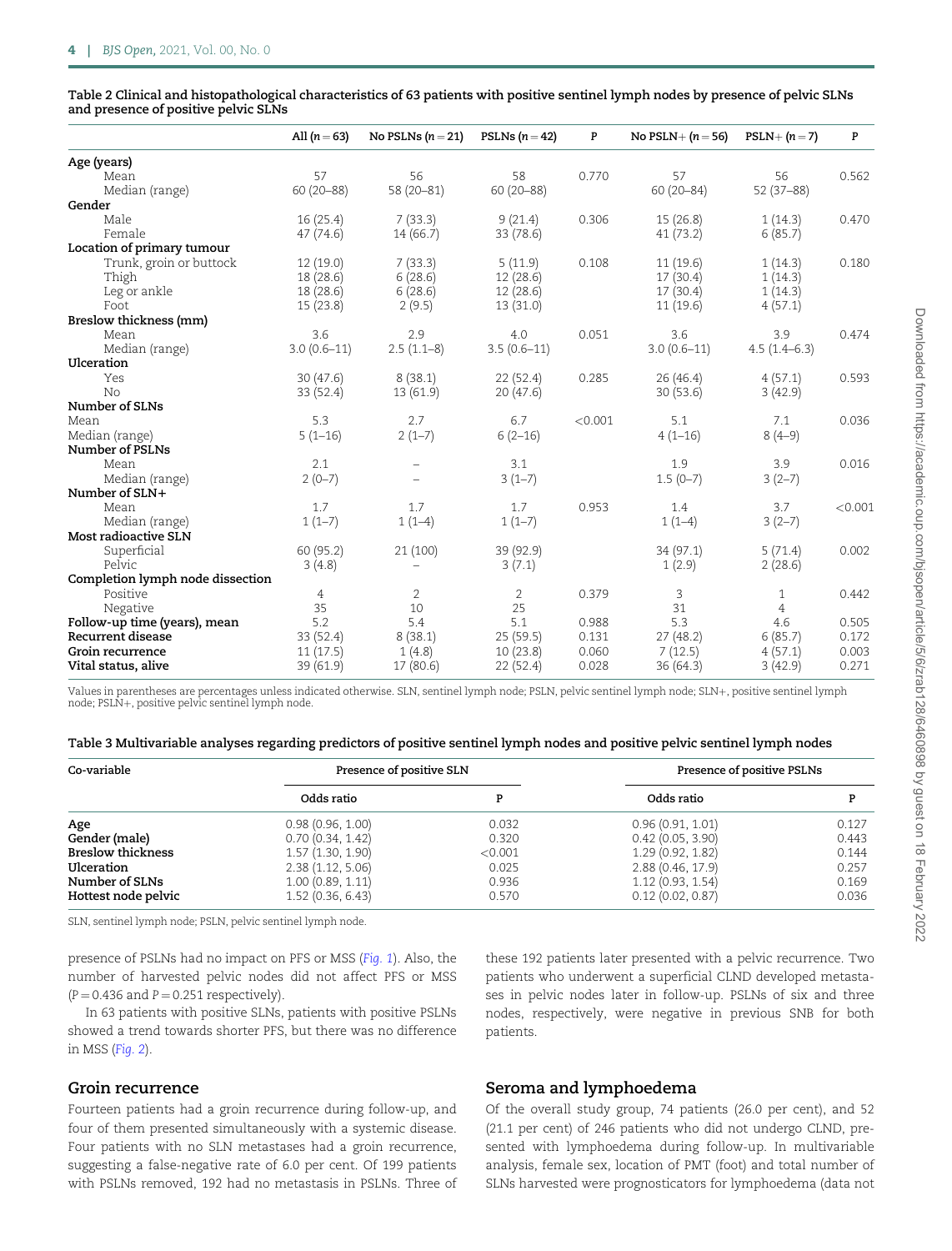#### Table 4 Univariable analyses regarding survival of all patients

| Co-variable                | Progression-free survival |         | Melanoma-specific survival |         |  |
|----------------------------|---------------------------|---------|----------------------------|---------|--|
|                            | Hazard ratio              | P       | Hazard ratio               | P       |  |
| Age                        | 1.04(1.03, 1.06)          | < 0.001 | 1.05 (1.03, 1.08)          | < 0.001 |  |
| Gender (male)              | 0.80(0.46, 1.38)          | 0.415   | 0.82(0.39, 1.70)           | 0.591   |  |
| Location of primary tumour |                           |         |                            |         |  |
| $\bullet$ Thigh            |                           |         |                            |         |  |
| • Trunk, groin or buttock  | 1.46(0.66, 3.19)          | 0.348   | 2.21(0.70, 6.97)           | 0.175   |  |
| • Leg or ankle             | 1.28(0.61, 2.68)          | 0.521   | 2.21(0.76, 6.46)           | 0.148   |  |
| $\bullet$ Foot             | 3.85(1.93, 7.67)          | < 0.001 | 5.56 (1.98, 15.61)         | 0.001   |  |
| <b>Breslow thickness</b>   | 1.38(1.28, 1.49)          | < 0.001 | 1.36(1.23, 1.50)           | < 0.001 |  |
| Ulceration                 | 5.81(3.53, 9.57)          | < 0.001 | 7.78 (3.87, 15.7)          | < 0.001 |  |
| Number of SLNs             | 1.07(0.98, 1.16)          | 0.128   | 1.09 (0.98, 1.22)          | 0.103   |  |
| Presence of PSLNs          | 0.98(0.57, 1.68)          | 0.941   | 1.20(0.56, 2.56)           | 0.638   |  |
| Hottest node pelvic        | 0.85(0.31, 2.33)          | 0.747   | 2.16(0.30, 15.8)           | 0.447   |  |

SLN, sentinel lymph node; PSLN, pelvic sentinel lymph node.

#### Table 5 Multivariable analyses regarding survival of all patients

| Co-variable                | Progression-free survival |         | Melanoma-specific survival |       |  |
|----------------------------|---------------------------|---------|----------------------------|-------|--|
|                            | Hazard ratio              | P       | Hazard ratio               | P     |  |
| Age                        | 1.02(1.00, 1.04)          | 0.032   | 1.03(1.00, 1.06)           | 0.023 |  |
| Gender (female)            | 1.31(0.71, 2.41)          | 0.388   | 1.23(0.55, 2.74)           | 0.616 |  |
| Location of primary tumour |                           |         |                            |       |  |
| • Thigh                    |                           |         |                            |       |  |
| • Trunk, groin or buttock  | 2.21(0.90, 5.44)          | 0.084   | 3.64(0.98, 13.4)           | 0.053 |  |
| • Leg or ankle             | 1.84(0.78, 4.35)          | 0.165   | 3.15(0.95, 10.5)           | 0.061 |  |
| $\bullet$ Foot             | 3.65(1.52, 8.82)          | 0.004   | 4.37(1.26, 15.2)           | 0.020 |  |
| <b>Breslow thickness</b>   | 1.33(1.18, 1.51)          | < 0.001 | 1.27(1.07, 1.51)           | 0.006 |  |
| Ulceration                 | 2.58(1.42, 4.68)          | 0.002   | 3.74(1.65, 8.51)           | 0.002 |  |
| Number of SLNs             | 0.98(0.88, 1.08)          | 0.652   | 0.98(0.86, 1.12)           | 0.792 |  |
| Presence of PSLNs          | 1.43(0.69, 3.00)          | 0.338   | 1.03(0.38, 2.77)           | 0.955 |  |
| Hottest node pelvic        | 0.64(0.22, 1.88)          | 0.415   | 0.19(0.03, 1.44)           | 0.108 |  |

SLN, sentinel lymph node; PSLN, pelvic sentinel lymph node.



#### Fig. 1 Kaplan–Meier plots of survival

a Progression-free survival (hazard ratio 0.98, per cent confidence interval 0.57 to 1.68,  $P = 0.941$ ) and b melanoma-specific survival (hazard ratio 1.20, 95 per cent confidence interval 0.56 to 2.56, P = 0.638) by presence of pelvic sentinel lymph nodes (PSLNs), whether harvested or not. SNB, sentinel lymph node biopsy.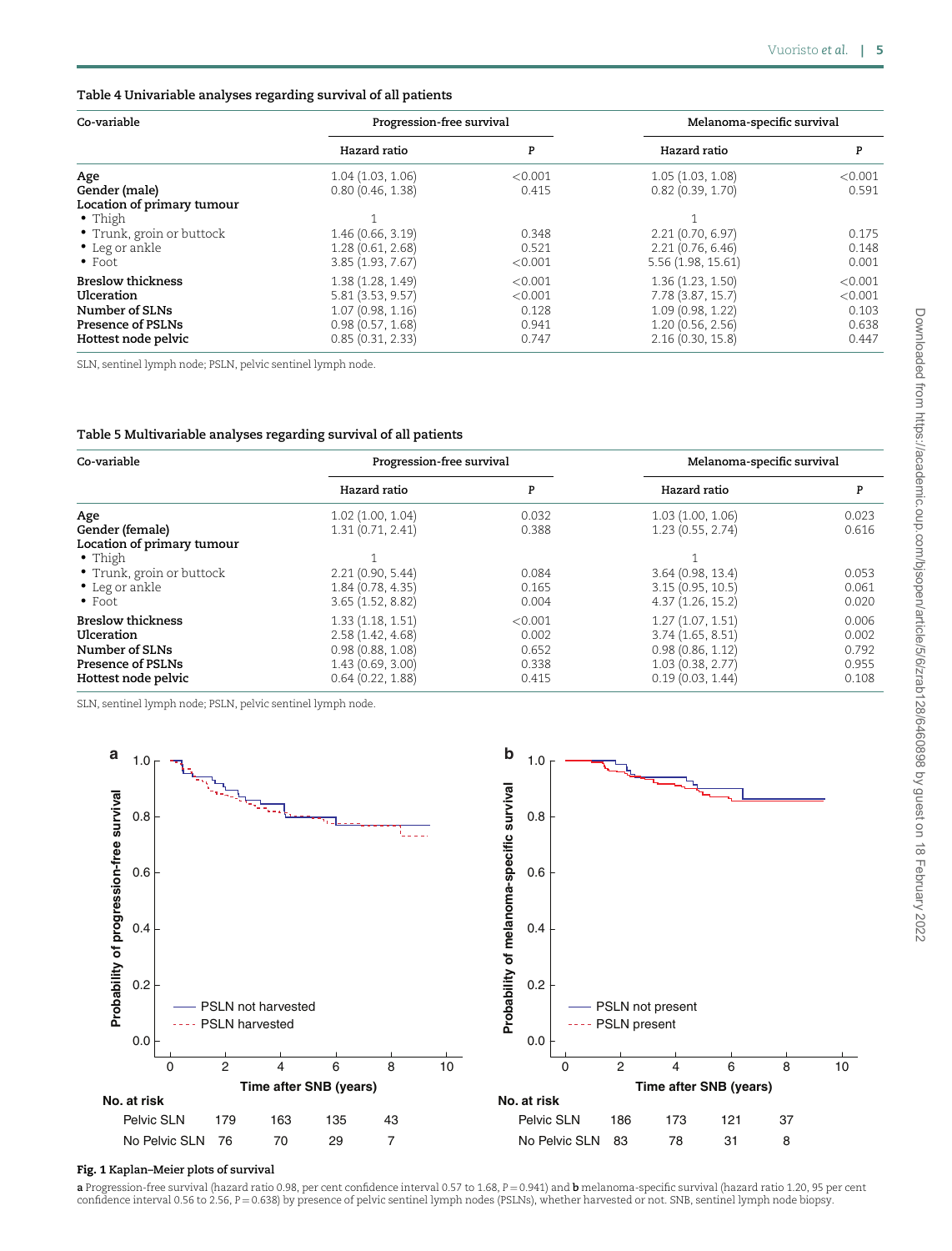

#### Fig. 2 Kaplan–Meier plots of survival

a Progression-free survival (hazard ratio 2.88, 95 per cent confidence interval 1.17 to 7.06,  $P = 0.016$ ) and b melanoma-specific survival (hazard ratio 1.73, 95 per cent confidence interval 0.51 to 5.96, P = 0.376) by presence of positive pelvic sentinel lymph nodes (PSLN+) whether present or not. SNB, sentinel lymph node biopsy; PSLN, pelvic sentinel lymph node

shown). No difference was present between patients who had PSLNs removed and those who had not.

A seroma after SNB was present in 132 patients (46.3 per cent). No predictive co-variables were discovered, and again, no difference between groups emerged concerning the presence of PSLNs (data not shown).

# Discussion

The definition of a SLN is the first lymph node or nodes with direct lymphatic drainage from the primary tumour area $^{24}$ . The vast majority of pelvic lymph nodes are second-tier nodes $4,13$ . In the current study, 69.8 per cent of patients had PSLNs removed in SNB with a median of three nodes. This represents a frequency far higher than has been published previously $^{4-8}$ . Yet only seven patients (11.1 per cent) with positive SLNs had positive PSLNs. Only one patient had positive pelvic nodes without any positive superficial SLNs in SNB. Interestingly, this patient had no metastatic nodes in either superficial or pelvic CLND specimens, but during follow-up developed a superficial groin metastasis.

Most importantly, there was no difference in melanomaspecific survival related to the presence of PSLNs in the overall study group or positive PSLNs among patients with positive SLNs. The harvesting procedure of pelvic SLNs adds to the operation time and causes additional surgical trauma and scarring. Therefore, other potential benefits are needed to justify routine retrieval of pelvic lymph nodes.

Positive PSLNs have been an indicator for CLND of iliac/obturator lymph nodes in addition to superficial lymph nodes<sup>4,25-29</sup>. After the results of MSLT-II and DeCOG-SLT, CLND has been omitted for the majority of patients with a positive  $SLN^{2,22,23}$ . Thus, the extent of CLND becomes less important in most cases. New adjuvant therapies are promising and may well compensate whatever benefit CLND would theoretically provide for stage III

patients<sup>30-32</sup>. Follow-up with ultrasonography and/or computed tomography is recommended instead of CLND. A therapeutic CLND may be advocated if nodal metastases are detected. Robotassisted videoscopic surgery has recently gained popularity in pelvic lymph node dissection<sup>33-35</sup>

On the other hand, a positive CLND specimen, with the presence of non-sentinel node metastases, represents a significant prognostic factor<sup>22</sup>. CLND status has been useful for staging and patient selection for clinical trials regarding adjuvant treatments<sup>36,37</sup>. Removing all potential SLNs would theoretically balance this missing information from CLND, and, therefore, removal of pelvic nodes would also be advocated. The current study does not support this hypothesis, as the number of harvested nodes was not predictive of either positive SLNs or survival. Furthermore, only two of 199 patients with PSLNs were upstaged based on their PSLN status. As the role of CLND has diminished, it is no longer among the inclusion criteria for most current adjuvant trials<sup>38</sup>.

In this study, the median number of harvested SLNs was five and the median number of harvested PSLNs was two per patient in the overall study group. SLNs were removed until no focal radioactivity remained rather than strictly following the widely used 10 per cent rule, that is harvesting SLNs with radioactivity of 10 per cent or more of that of the most radioactive node. The high numbers suggest that there may be more second-tier nodes removed than in other studies $4-8$ . For the interests of this study, however, it was essential to remove all potential sentinel nodes in an attempt to identify any clinical impact. Despite the great number of harvested pelvic lymph nodes, they appear minimally important in the treatment and prognosis of melanoma patients.

In cases where the pelvic lymph node is the most radioactive or equal to the most radioactive superficial SLN, it is advisable to remove it. This may be difficult to determine intraoperatively, as the SLNs may be located deep in the pelvis. The role of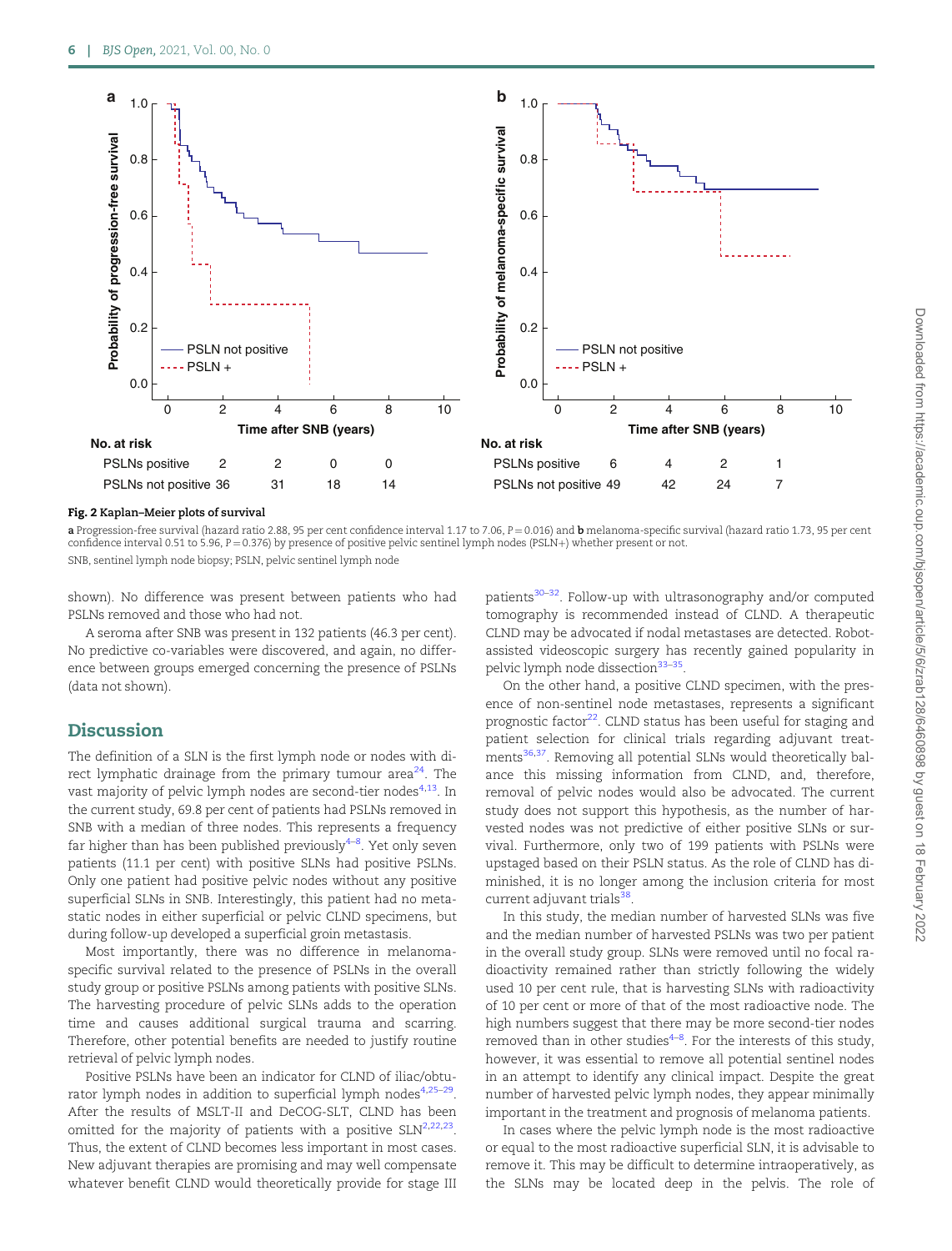lymphoscintigraphy must be highlighted when selecting true SLNs from the second-tier nodes. Dynamic imaging of sentinel nodes reveals potential direct pathways to pelvic lymph nodes, which indicates their removal.

A slightly shorter PFS was found in patients with positive PSLNs. Karakousis and colleagues observed a marginal association of presence of deep pelvic nodes with PFS in SLN-negative patients, suggesting that it may be a marker of more aggressive tumour biology<sup>6</sup>. In the current study, the presence of PSLNs was associated with higher Breslow thickness, supporting their theory.

Some limitations must be discussed in this retrospective study. There were differences between MSLT-II patients and other patients due to the randomization and follow-up protocol. Also, the data of complications, such as lymphoedema and seroma, were not collected in a prospective, standardized manner. However, they were routinely reported whenever present, and this study found no difference between patients with pelvic nodes harvested and those without. Other complications, such as chronic pain, were not investigated and might play a role when considering the drawbacks of harvesting PSLNs.

Since there is no survival benefit and the impact on staging is minimal, what remains to justify routine retrieval of PSLNs? Creating precise criteria for harvesting pelvic lymph nodes warrants randomized controlled trials or at least a large multicentre retrospective study, as suggested by Swords and colleagues<sup>8</sup>. Although only few studies exist on the importance of PSLNs, they mostly agree on the very limited impact of PSLNs on staging and treatment of PSLNs<sup>6–8</sup>. Apart from the rare cases where PSLN is the only or most radioactive SLN, it seems reasonable to omit routine retrieval of PSLNs.

PSLNs have minimal clinical impact on the outcome of melanoma patients, especially in cases with negative superficial femoral/inguinal SLNs. Removal of PSLNs should be considered when they are the most radioactive nodes or equal to the hottest superficial femoral/inguinal SLNs in preoperative lymphoscintigraphy or during surgery.

# Funding

M.V. was supported by a personal grant from the Vappu Uuspää Foundation. Apart from that, funding of this article was from departmental sources only. Open access was funded by Helsinki University Library. The funding source had no role in the design, execution, or publication of this study.

# Acknowledgements

The authors would like to thank Anna But, Biostatistics Unit, University of Helsinki, for her help with the statistical analysis.

Disclosure. The authors have no conflicts of interest to declare.

# References

1. Gershenwald JE, Scolyer RA, Hess KR, Sondak VK, Long GV, Ross MI et al.; for members of the American Joint Committee on Cancer Melanoma Expert Panel and the International Melanoma Database and Discovery Platform. Melanoma staging: evidence-based changes in the American Joint Committee on Cancer eighth edition cancer staging manual. CA Cancer J Clin 2017;67:472–492.

- 2. Wong SL, Faries MB, Kennedy EB, Agarwala SS, Akhurst TJ, Ariyan C et al. Sentinel lymph node biopsy and management of regional lymph nodes in melanoma: American Society of Clinical Oncology and Society of Surgical Oncology Clinical Practice Guideline Update. Ann Surg Oncol 2018;25:356–377.
- 3. Morton DL, Thompson JF, Cochran AJ, Mozzillo N, Nieweg OE, Roses DF et al. Final trial report of sentinel-node biopsy versus nodal observation in melanoma. N Engl J Med 2014;370:599–609.
- 4. van der Ploeg IM, Kroon BB, Valdes Olmos RA, Nieweg OE. Evaluation of lymphatic drainage patterns to the groin and implications for the extent of groin dissection in melanoma patients. Ann Surg Oncol 2009;16:2994–2999.
- 5. Kaoutzanis C, Barabas A, Allan R, Hussain M, Powell B. When should pelvic sentinel lymph nodes be harvested in patients with malignant melanoma? J Plast Reconstr Aesthet Surg 2012;65: 85–90.
- 6. Karakousis GC, Pandit-Taskar N, Hsu M, Panageas K, Atherton S, Ariyan C et al. Prognostic significance of drainage to pelvic nodes at sentinel lymph node mapping in patients with extremity melanoma. Melanoma Res 2013;23:40–46.
- 7. Schuitevoerder D, Leong SPL, Zager JS, White RL, Avisar E, Kosiorek H et al. Is pelvic sentinel node biopsy necessary for lower extremity and trunk melanomas? Am J Surg 2017;213: 921–925.
- 8. Swords DS, Andtbacka RHI, Bowles TL, Hyngstrom JR. Routine retrieval of pelvic sentinel lymph nodes for melanoma rarely adds prognostic information or alters management. Melanoma Res 2019;29:38–46.
- 9. Pan WR, Le Roux CM, Levy SM. Alternative lymphatic drainage routes from the lateral heel to the inguinal lymph nodes: anatomic study and clinical implications. ANZ J Surg 2011;81: 431–435.
- 10. Uren RF, Howman-Giles R, Thompson JF. Patterns of lymphatic drainage from the skin in patients with melanoma. J Nucl Med 2003;44:570–582.
- 11. Pan WR, Wang DG, Levy SM, Chen Y. Superficial lymphatic drainage of the lower extremity: anatomical study and clinical implications. Plast Reconstr Surg 2013;132:696–707.
- 12. Pan WR, Levy SM, Wang DG. Divergent lymphatic drainage routes from the heel to the inguinal region: anatomic study and clinical implications. Lymphat Res Biol 2014;12:169–174.
- 13. Sarnaik AA, Puleo CA, Zager JS, Sondak VK. Limiting the morbidity of inguinal lymphadenectomy for metastatic melanoma. Cancer Control 2009;16:240–247.
- 14. Wrightson WR, Wong SL, Edwards MJ, Chao C, Reintgen DS, Ross MI et al.; Sunbelt Melanoma Trial Study Group. Complications associated with sentinel lymph node biopsy for melanoma. Ann Surg Oncol 2003;10:676–680.
- 15. Morton DL, Cochran AJ, Thompson JF, Elashoff R, Essner R, Glass EC et al.; Multicenter Selective Lymphadenectomy Trial Group. Sentinel node biopsy for early-stage melanoma: accuracy and morbidity in MSLT-I, an international multicenter trial. Ann Surg 2005;242:302–311.
- 16. Kretschmer L, Thoms KM, Peeters S, Haenssle H, Bertsch HP, Emmert S. Postoperative morbidity of lymph node excision for cutaneous melanoma – sentinel lymphonodectomy versus complete regional lymph node dissection. Melanoma Res 2008; 18:16–21.
- 17. Chang SB, Askew RL, Xing Y, Weaver S, Gershenwald JE, Lee JE et al. Prospective assessment of postoperative complications and associated costs following inguinal lymph node dissection (ILND) in melanoma patients. Ann Surg Oncol 2010;17:2764–2772.